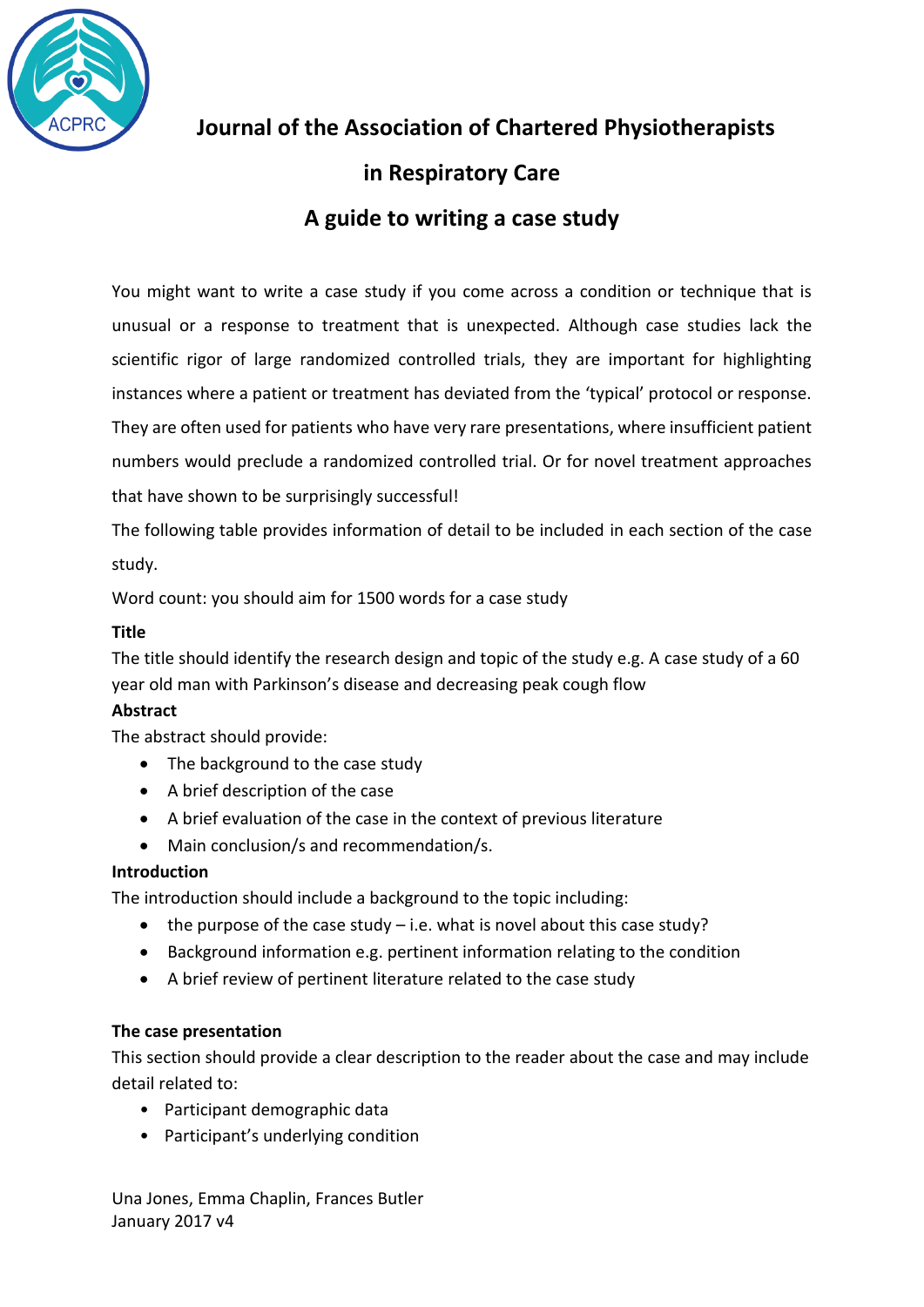

- Participants' previous medical, medication, family and social history (as much detail as is relevant to the case)
- Data related to other systems e.g. digestive, musculoskeletal (as relevant)
- A chronological description of the participant's problems.

### **Discussion and conclusion**

The first paragraph should summarise the main findings of the case study. The case should be evaluated in terms of accuracy, validity and uniqueness. Information from the case study should be integrated with information from previous literature. New knowledge should be highlighted and recommendations made

# **Key points**

Three key points should provide the reader with the value of the case study.

#### **Acknowledgements**

Acknowledgements should be provided for anyone who was not an author but helped in the preparation of the article.

#### **Funding**

Funding of the study needs to be acknowledged preferably worded as follows. Either: 'This work was supported by [name of funder] grant number [xxx]' or 'This research received no specific grant from any funding agency in the public, commercial or not-for-profit sectors'. You must ensure that the full, correct details of your funder(s) and any relevant grant numbers are included.

#### **Ethical and R&D approval**

Approval for use of an individual's data must be gained from relevant sources. If your manuscript contains any individual person's data in any form (including individual details, images or videos), consent for publication must be obtained from that person, or in the case of children, their parent or legal guardian.

Trust/Health Board R&D approval and if necessary NHS research ethics approval must be documented. If the study was part of an academic award, confirmation of University ethical approval is also required.

If your manuscript does not contain data from any individual person, please state "Not applicable" in this section.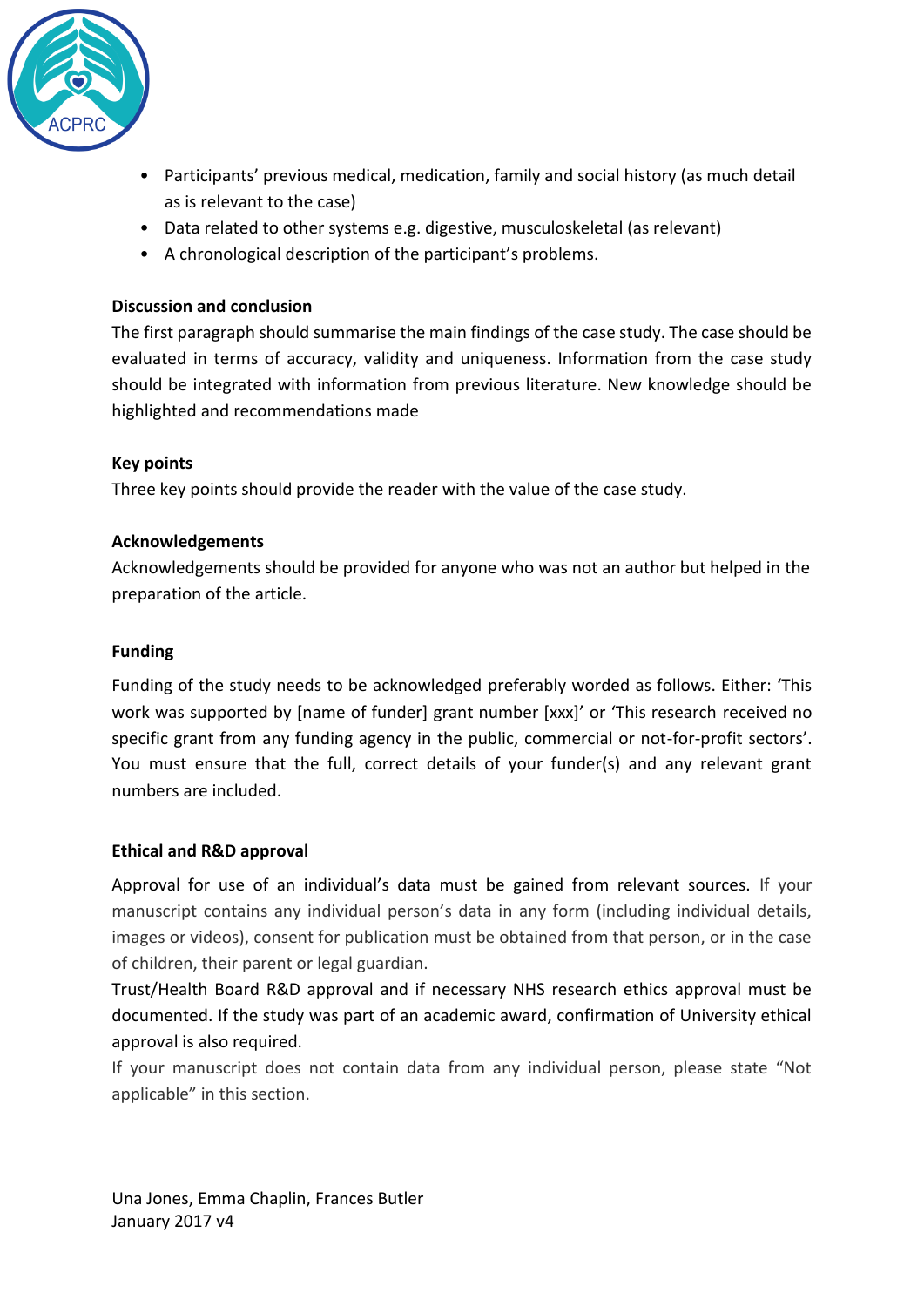

# **References**

These should be referenced using the Harvard system. You are responsible for accurate referencing.

In the text, use the name and year system e.g. As Black and White (1987) have shown…, as already reported (Black and White, 1987)... For three or more authors print the first author's name followed by et al e.g. as Black et al (1987) have shown…

When several references are cited simultaneously, the order should be chronological e.g. Black et al 1997, White and Smith 1987.

In the reference list arrange references alphabetically by first author's surname. Print the names and initials of all authors for references with six or fewer authors; for seven or more authors print the first three and add 'et al'.

The sequence **for a journal article** is: author(s); year; title; journal; volume; first and last page numbers. The layout and punctuation are e.g.

Gosselink, R. 2004 Breathing techniques in patients with chronic obstructive pulmonary disease (COPD). Chronic Respiratory Disease 1(3): pp163-172.

**For online journals** i.e. those that are only available on-line or those in press and available online:

Merchant, A.T. 2007. Diet, physical activity, and adiposity in children in poor and rich neighbourhoods: a cross-sectional comparison. Nutrition Journal [Online] 6. Available at: http://www.nutritionj.com/content/pdf/1475-2891-6-1.pdf [Accessed:10 May 2013].

The sequence, layout and punctuation **for books** are:

West, J.B. 2012 Respiratory Physiology 9<sup>th</sup> Edition Philadelphia: Wolters Kluwer Lippincott Williams & Wilkins.

**For a chapter** within an edited book: Samuels, B. 1979 Pulmonary complications of AIDS. In: Rand, A. and Long, B. eds. Management of AIDS. London: Butterworth, pp 387-95

The total number of references should not exceed 20.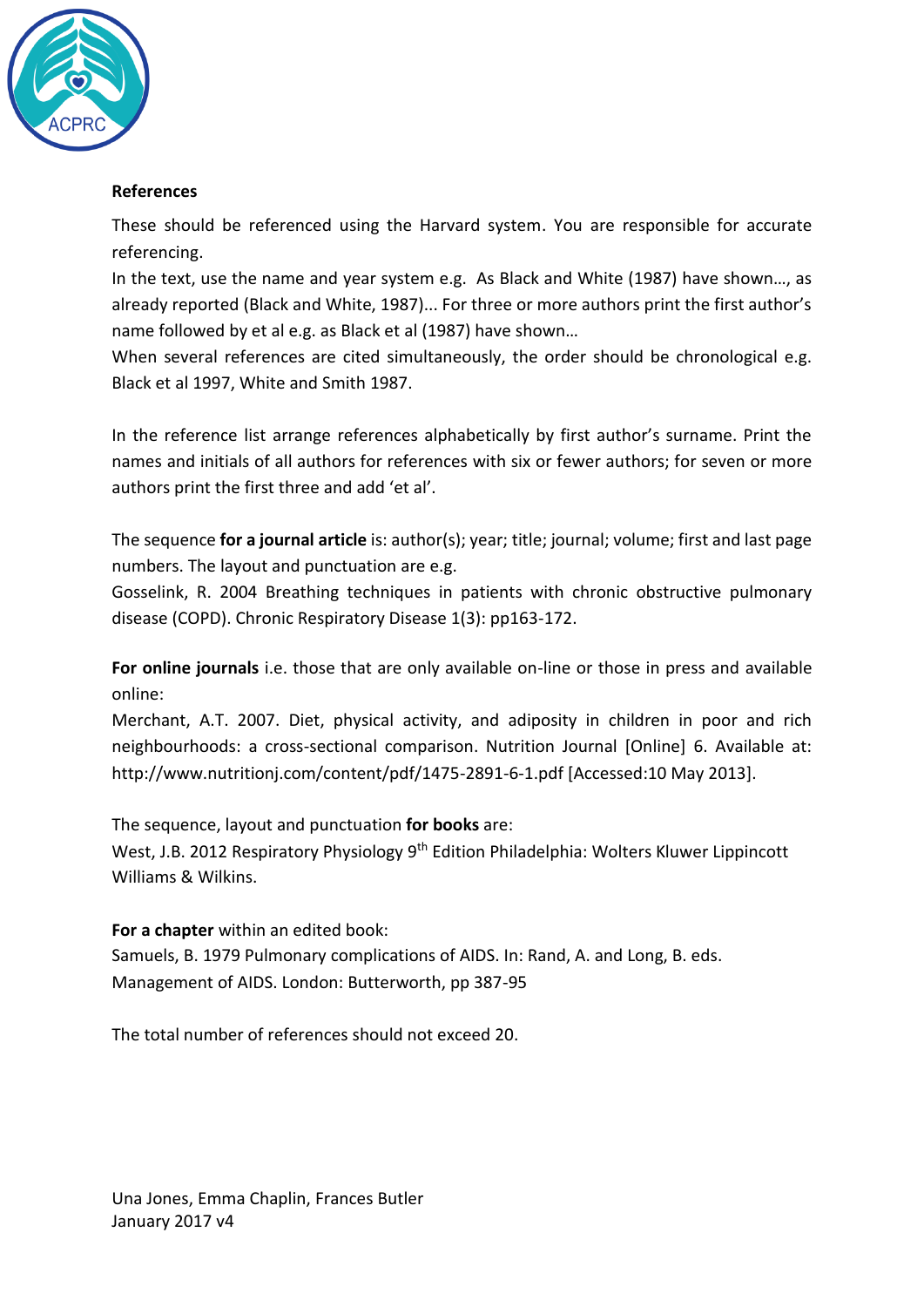

# **General formatting of the document for submission**

# **Font and spacing**

All text is Calibri and fully justified.

Title: bold 16pt, 1.5 spacing

Authors, keywords and correspondence: 12pt, all headings bold

Abstract:

- Sub-headings: 14pt, bold, italic
- Text: 12pt, single spaced, italic

Main body of article:

- Headings: bold 14pt,
- Text: 12pt, double spacing
- Any further subheadings within sections: italic

Fig and table titles: 12pt

Note for insert figure/table: bold, italic, capital, red 12pt. All pages must be numbered

# **Title page**

All submissions should include a title page as the first page of the document. This page must include the following information:

- Title of the article
- The names and initials of each author & institutional affiliation of each author.
- Name, e-mail address and telephone number of the author responsible for correspondence.
- Please provide up to 5 keywords that summarise the major themes of your article.
- Word count (excluding abstract)

# **Abbreviations and units**

Abbreviations should be defined at their first mention. SI units should always be used. For numbers: all numbers under 10 should be written as words except when describing a quantity e.g. PaO2 8.5Kpa. Numbers greater than 10 should be written as digits, except at the start of a sentence.